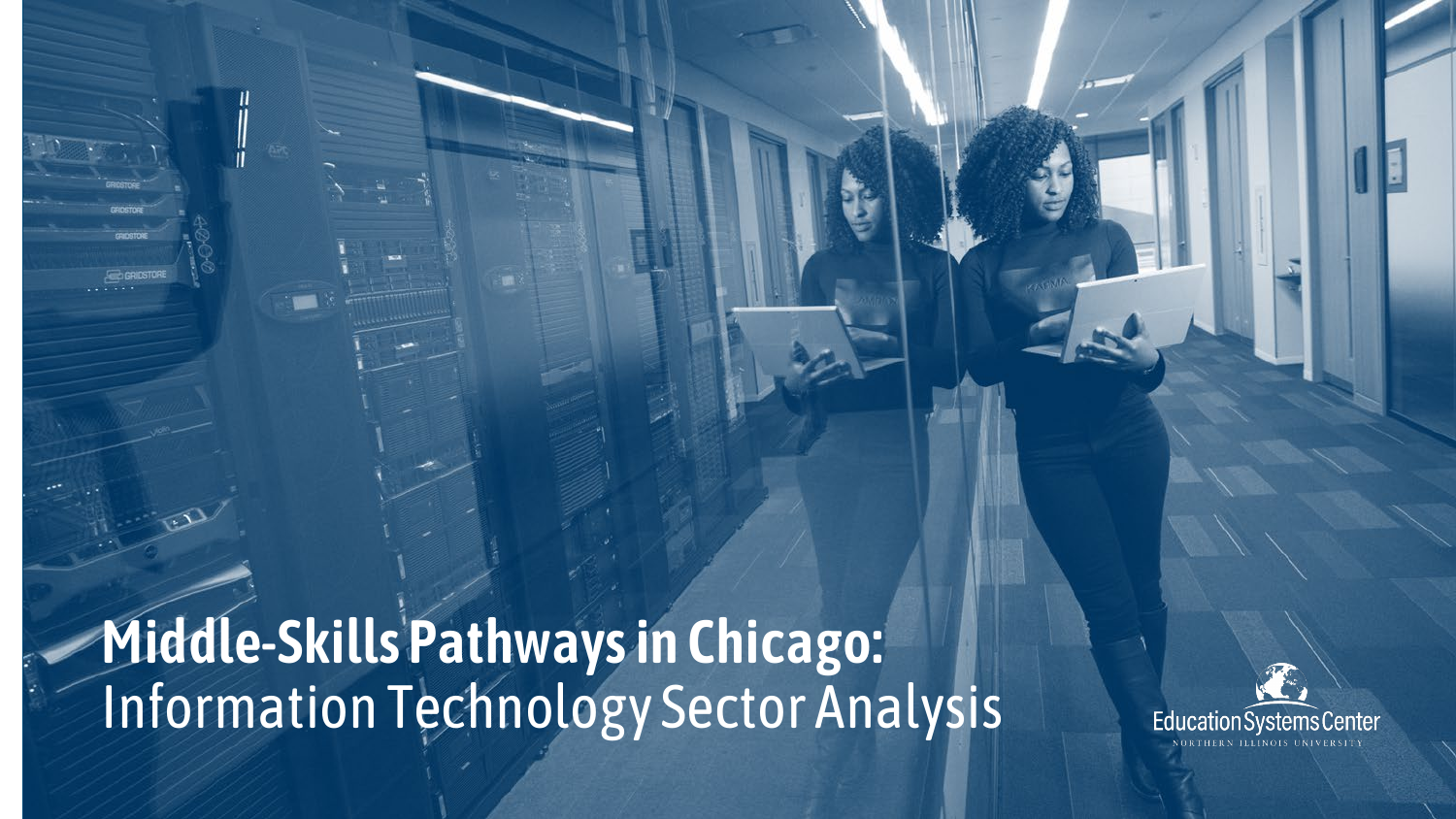## **IT Middle-Skills Pathways in Chicago Overview**

- Many roles in this industry, but not all, are middle-skills.
	- Require a bachelor's degree for entry-level positions, or an overwhelming percent of employees have a bachelor's or higher.
- Middle-skills roles easily have high-priority occupation potential and those that don't have a robust career ladder through additional training. While many employees have at least a bachelor's degree, a significant number have an associate degree or less, or are in roles that shouldn't require a bachelor's degree.
- Department of Labor data lag on-the-ground changes and adjustments but are still illuminating.

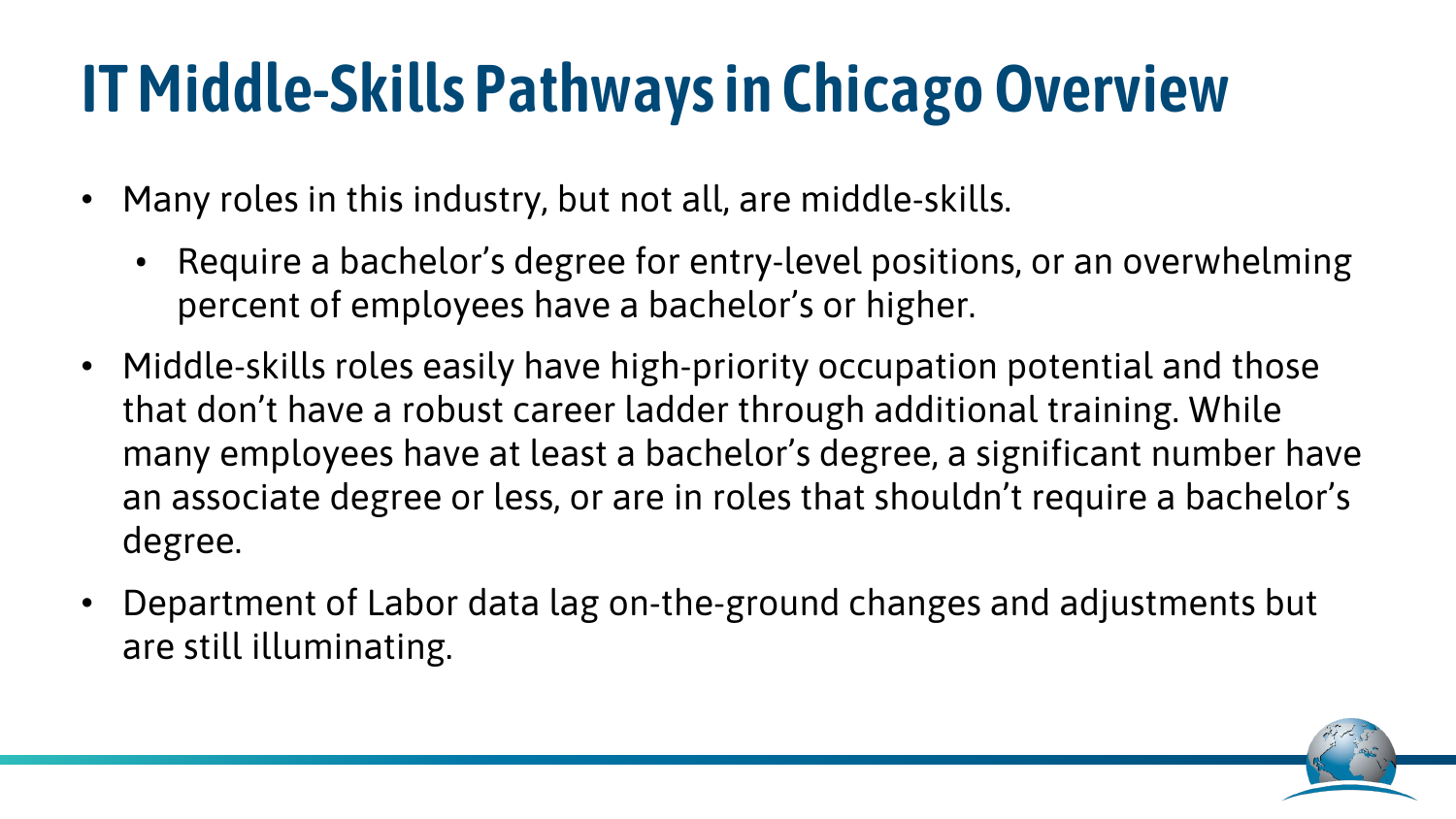## **IT Priority Occupation and Promising Credential Areas**

| <b>Middle Skill</b><br><b>Credential Area</b>                             | <b>Occupations</b>                                    | <b>Typical Entry Education</b> | <b>Chicagoland</b><br>Wage \$/hr | <b>Chicagoland</b><br><b>Projected Growth</b><br>$(10 \,\text{yr.})$ | <b>Annual</b><br><b>Chicagoland</b><br><b>Job Openings</b> | <b>Term</b>                               |
|---------------------------------------------------------------------------|-------------------------------------------------------|--------------------------------|----------------------------------|----------------------------------------------------------------------|------------------------------------------------------------|-------------------------------------------|
| <b>Web Development</b>                                                    | Web Developer                                         | Associate/Some College         | \$35.16                          | 17%                                                                  | $300+$                                                     | <b>High Priority</b><br><b>Occupation</b> |
|                                                                           | <b>Web Administrators</b>                             | Bachelor's/Some College        | \$47.69                          | 10%                                                                  | $500+$                                                     | <b>High Priority</b><br><b>Occupation</b> |
|                                                                           | <b>Graphic Designers</b>                              | Bachelor's/Some College        | \$28.64                          | 7%                                                                   | $500+$                                                     | <b>High Priority</b><br><b>Occupation</b> |
| <b>Networking, Cloud</b><br><b>Computing, and</b><br><b>Cybersecurity</b> | <b>Computer User Support Specialists</b>              | Some College                   | \$24.98                          | 12%                                                                  | $1,100+$                                                   | <b>Gateway</b><br><b>Occupation</b>       |
|                                                                           | <b>Computer Network Support Specialists</b>           | Associate/Some College         | \$30.47                          | 9%                                                                   | $400+$                                                     | <b>High Priority</b><br><b>Occupation</b> |
|                                                                           | <b>Network and Computer Systems</b><br>Administrators | Bachelor's/Some College        | \$41.83                          | 6%                                                                   | $400+$                                                     | <b>High Priority</b><br><b>Occupation</b> |
|                                                                           | <b>Information Security Analysts</b>                  | Bachelor's/Some College        | \$45.56                          | 2%                                                                   | $200+$                                                     | <b>High Priority</b><br><b>Occupation</b> |

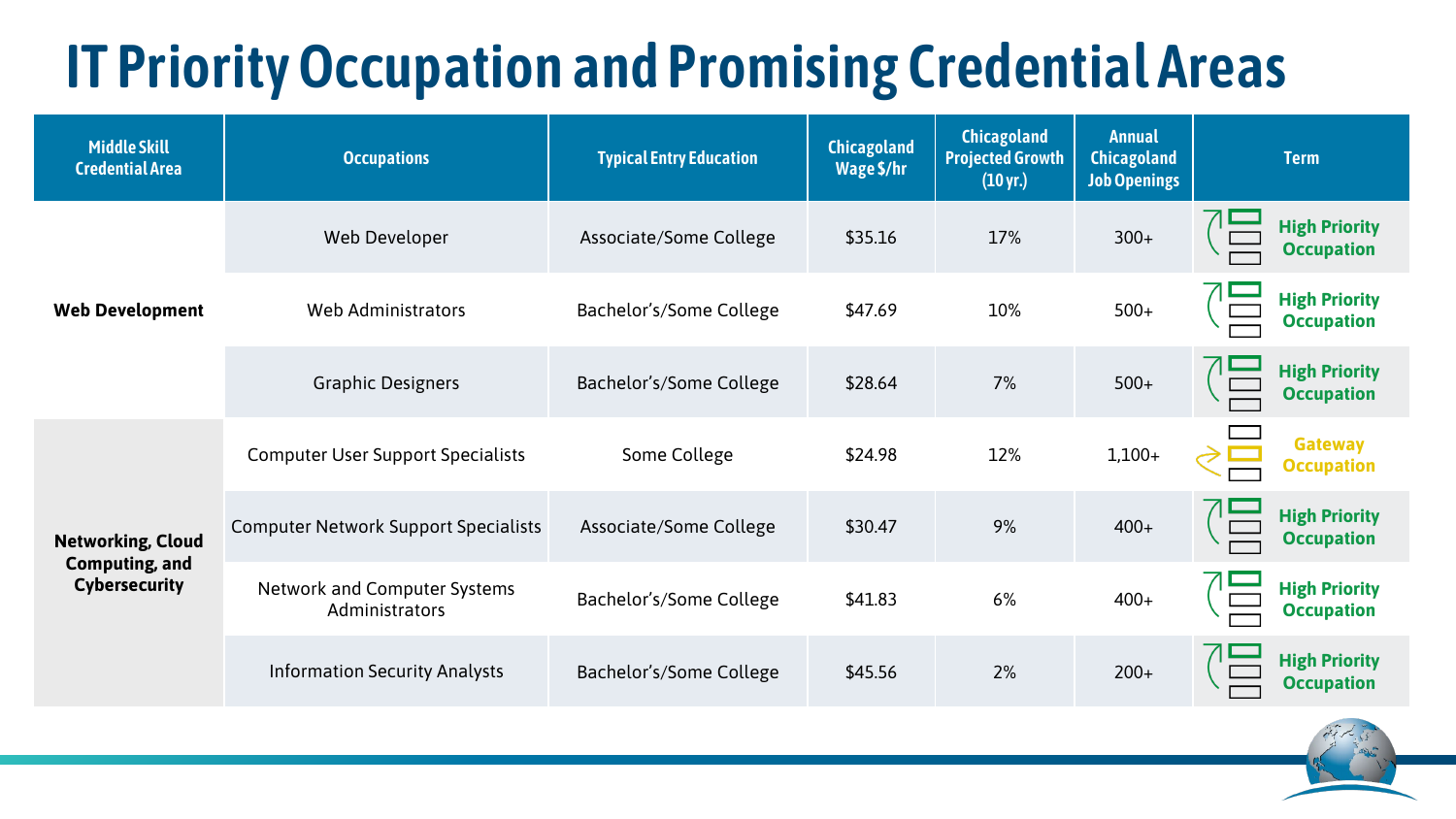## **Overview of Private Training Landscape**

Based on [Chicagoland CareerPathways,](https://www.careerpathways.net/) the private training landscape features:

- Ample for-profit and non-profit training providers, with some programs eligible for WIOA funds
- Many "bootcamp" or self-paced programs, requiring participants to have a separate source of income while gaining technical skills
- Very few programs with earn-and-learn and wrap-around supports, which will impede the desire to diversify this growing sector
- Many programs have industry-wide or company specific credentials, unclear as to placement success

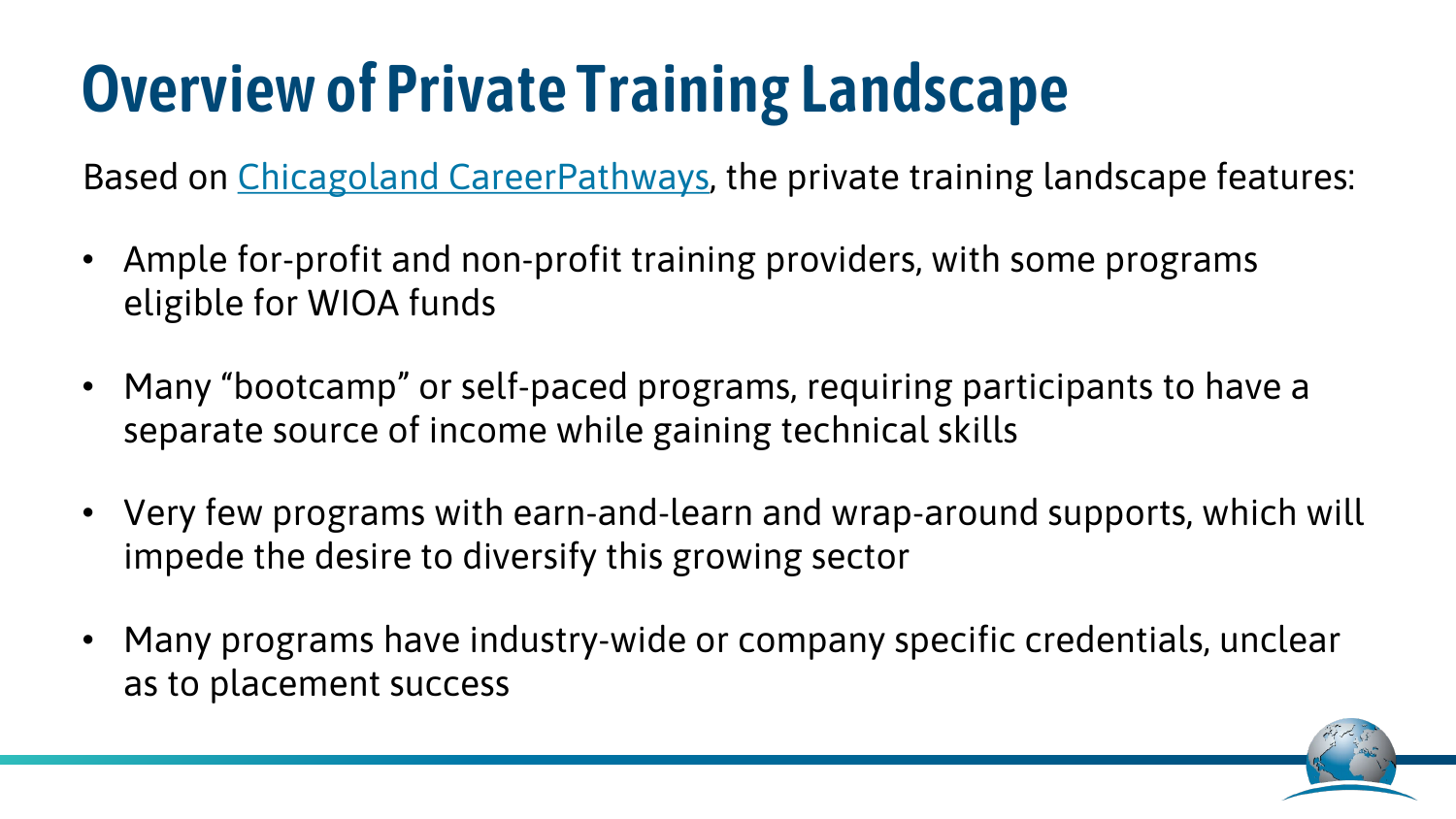